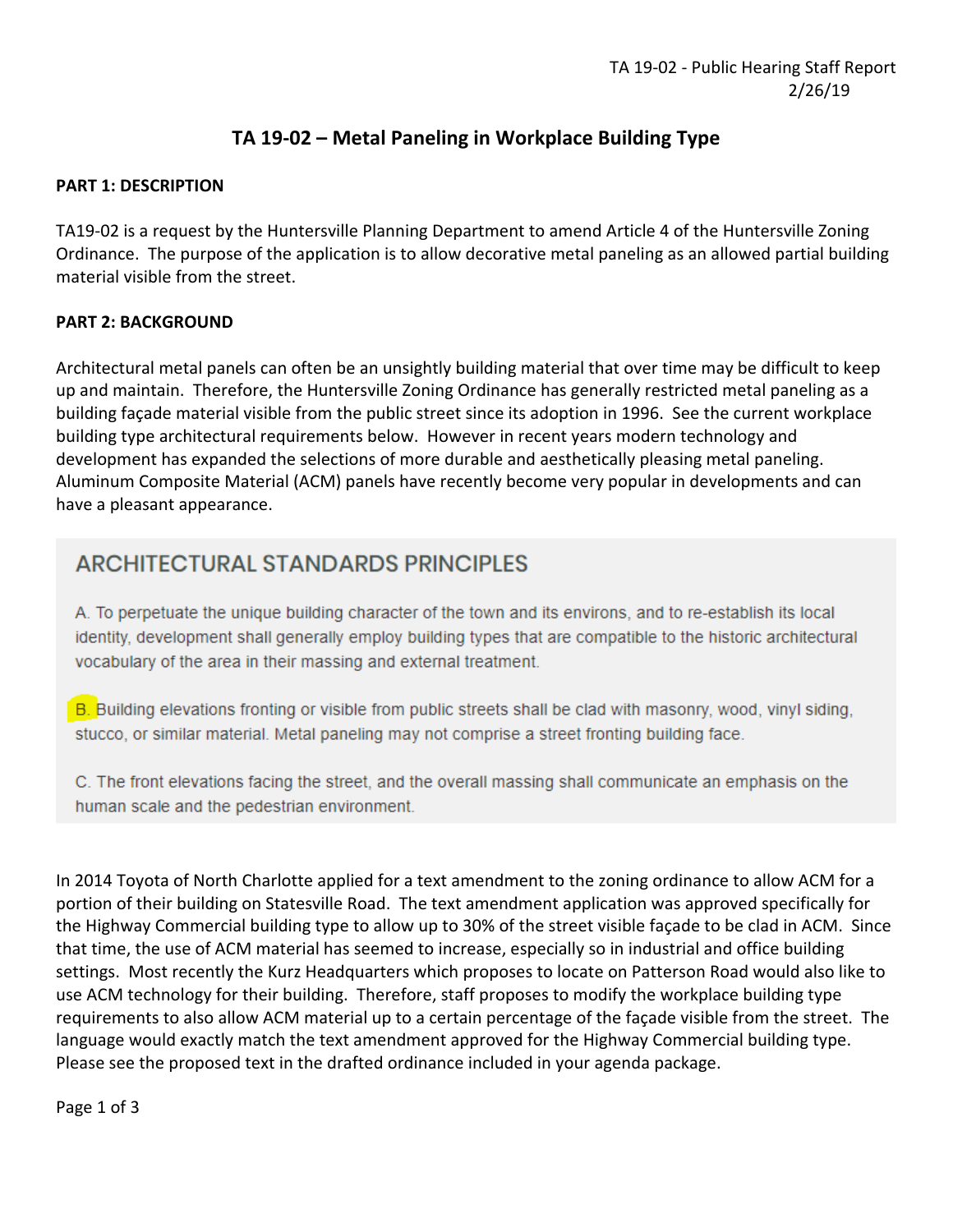# **PART 3: RELEVANT SECTIONS OF THE HUNTERSVILLE 2030 COMMUNITY PLAN AND APPLICABLE LONG RANGE PLANS**

The following are examples of relevant plans and polices from the 2030 Huntersville Community Plan that may be incorporated into the Board's statement of consistency for approval or denial of the request.

• Policy CD-6: Architecture and Place Making: Allowing the newer material technology of Aluminum Composite Material (ACM) and similar materials gives architects greater and more modern flexibility in their workplace building design. At the same time, the maximum percentage allowance keeps the architectural foundation of the town intact, which to date has been built mainly on brick and mortar design.

## **PART 4: STAFF RECOMMENDATION**

For commercial buildings, the current ordinance restriction of prohibiting all metal panels from visibility seems a bit outdated and overly broad. New decorative metal panels can be aesthetically pleasing when used in the proper application and to the proper degree. In addition, the proposed text would be consistent with the language that already exists for the Highway Commercial (HC) building type. Staff recommends approval of the text amendment.

#### **PART 5: HUNTERSVILLE ORDINANCE ADVISORY BOARD**

The Huntersville Ordinances Advisory Board (HOAB) considered the proposed text on February 7, 2019. The committee unanimously recommended approval of the proposed text

#### **PART 6: PUBLIC HEARING**

The Public Hearing was held on February 18, 2019. No one from the public spoke for or against the application.

#### **PART 7: PLANNING BOARD RECOMMENDATION**

The Planning Board is scheduled to hear this text amendment on February 26, 2019.

#### **PART 8: ATTACHMENTS AND ENCLOSURES**

- Draft Language Ordinance
- Text Amendment Application

Page 2 of 3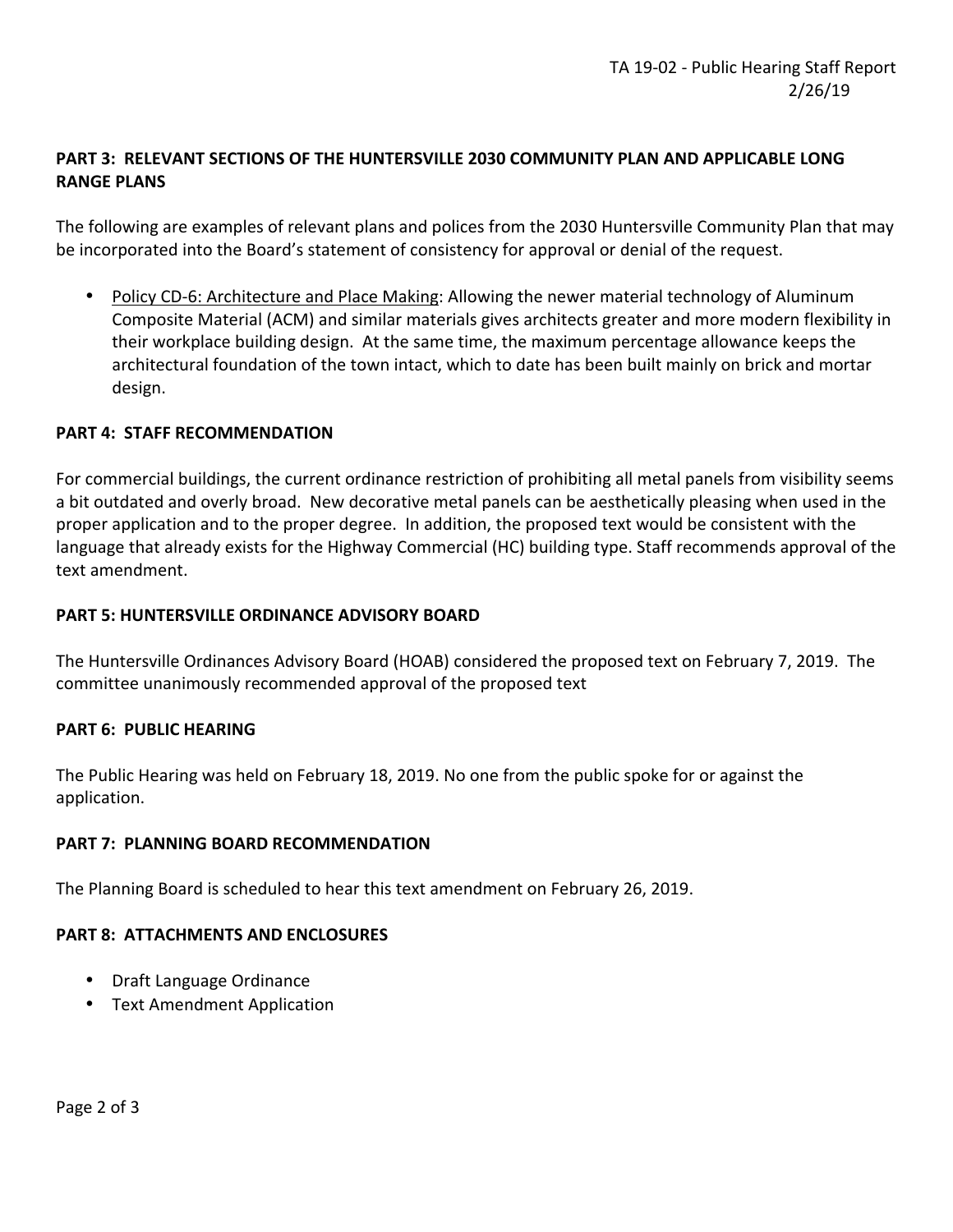# **PART 9: STATEMENT OF CONSISTENCY – TA19-02**

#### **Planning Department:**

In considering the proposed amendment TA19-02, to amend Article 4 of the Huntersville Zoning Ordinance to allow decorative metal paneling in the workplace building type, the Planning Staff recommends approval based on the amendment being consistent with Policy CD-6 of the Huntersville 2030 Community Plan.

It is reasonable and in the public interest to amend the Zoning Ordinance because it allows greater flexibility in commercial building design while maintaining the historical architectural building design of the Town

#### **Planning Board:**

| <b>Approve (Consistent w/ Plans)</b>                                                                                                                                                                                                                                                                                                                                                                                                                  | Approve (Inconsistent w/ Plans                                                                                                                                                                                                                                                                                                                                                                                                                                                                                                                                                                                                                                                                                                                                                                 | Deny (Inconsistent w/ Plans)                                                                                                                                                                                                                                                                                                                                                                                                                             |
|-------------------------------------------------------------------------------------------------------------------------------------------------------------------------------------------------------------------------------------------------------------------------------------------------------------------------------------------------------------------------------------------------------------------------------------------------------|------------------------------------------------------------------------------------------------------------------------------------------------------------------------------------------------------------------------------------------------------------------------------------------------------------------------------------------------------------------------------------------------------------------------------------------------------------------------------------------------------------------------------------------------------------------------------------------------------------------------------------------------------------------------------------------------------------------------------------------------------------------------------------------------|----------------------------------------------------------------------------------------------------------------------------------------------------------------------------------------------------------------------------------------------------------------------------------------------------------------------------------------------------------------------------------------------------------------------------------------------------------|
|                                                                                                                                                                                                                                                                                                                                                                                                                                                       | and Plans Change ?)                                                                                                                                                                                                                                                                                                                                                                                                                                                                                                                                                                                                                                                                                                                                                                            |                                                                                                                                                                                                                                                                                                                                                                                                                                                          |
| considering the<br>proposed<br>In I<br>amendment, TA 19-02, to amend<br>Article 4 of the Zoning Ordinance<br>to allow decorative metal paneling<br>in the workplace building type, the<br>Planning<br>Board<br>recommends<br>approval<br>based<br>the<br>on<br>amendment being consistent with<br>[insert<br>applicable<br>plan<br>reference(s)]<br>It is reasonable and in the public<br>interest to amend the Zoning<br>Ordinance because [Explain] | In considering the proposed<br>amendment, TA 19-02, to<br>amend Article 4 of the Zoning<br>Ordinance to allow decorative<br>metal paneling in the workplace<br>building type, the Planning<br>Board recommends approval of<br>the amendment but finds the<br>request inconsistent with [insert<br>applicable plan reference(s)],<br>therefore amends [insert plan<br>reference(s) AND detail the<br>ways the policy or reference is to<br>be amended].<br>The Planning Board took into<br>account the following change in<br>conditions<br>in recommending<br>the<br>approval<br>to<br>meet<br>development<br>needs<br>in<br>Huntersville: [List and explain<br>the change in conditions]<br>It is reasonable and in the public<br>interest to amend the Zoning<br>Ordinance because [Explain] | In considering the proposed<br>amendment, TA 19-02, to<br>amend Article 4 of the Zoning<br>Ordinance to allow decorative<br>metal paneling in the workplace<br>building type, the Planning<br>Board recommends denial based<br>the amendment being<br>on<br>[consistent OR inconsistent]<br>with [insert applicable plan<br>reference(s)].<br>It is not reasonable and in the<br>public interest to amend the<br>Ordinance<br>Zoning<br>because[Explain] |